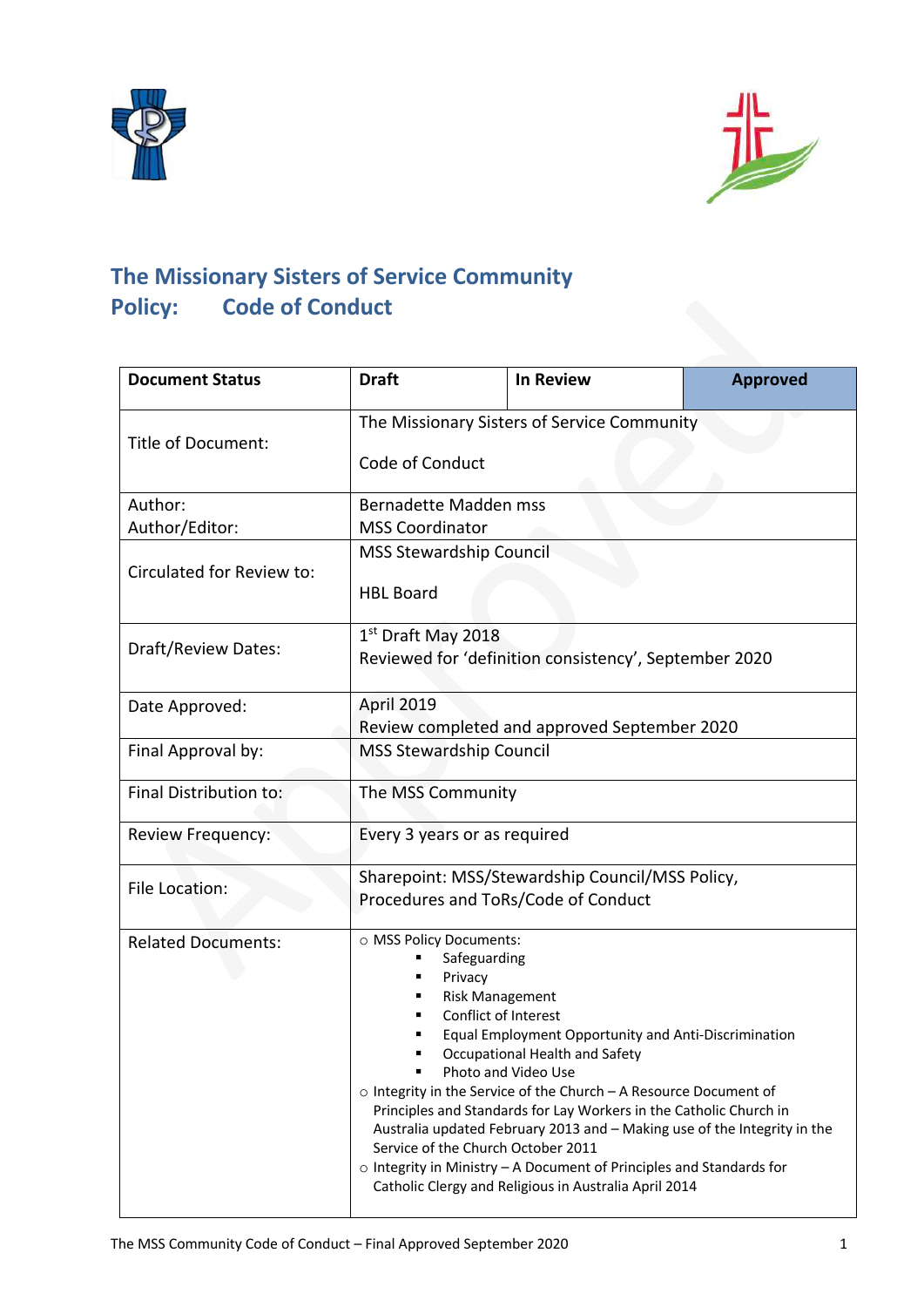## **Key Definitions**

| The MSS Community: | The MSS Community is defined as the Missionary Sisters of Service<br>and their entities (namely the Stewardship Council, the Business<br>Finance and Property Committee, and Highways and Byways Ltd),<br>partners, staff and volunteers |
|--------------------|------------------------------------------------------------------------------------------------------------------------------------------------------------------------------------------------------------------------------------------|
| The MSS:           | Herein known as The Missionary Sisters of Service Properties Held<br>in Trust - the legal entity of the MSS Community                                                                                                                    |
| SC:                | Stewardship Council, the title given to the body of Trustees of The<br>MSS.                                                                                                                                                              |

## **1. CONTEXT**

The Missionary Sisters of Service (MSS) Community places great importance on appropriate and fair dealing with all people. All those involved with The MSS Community are asked to prioritise the safety of vulnerable members of our society, including children.

All members of The MSS Community are asked to maximise service delivery and avoid waste and extravagance in the use of funds and resources. Staff are encouraged, where possible, to identify improvements to administrative systems and procedures to achieve optimal effectiveness, efficiency and responsiveness.

To obtain a full understanding of their role and the expectations attendant on that, all staff are expected to participate in an induction program at the commencement of their time with the organisation.

Volunteers are also requested to participate in an orientation to the organisation, which will be arranged as needed.

## **1.1 Working with Colleagues**

Personnel must treat colleagues with respect and, where necessary, seek the professional opinions of colleagues in their area of expertise and acknowledge their contribution. Staff must also respect and value diversity within the workplace, so all staff feel welcome and valued for their unique identity.

Discussion around work issues is to be conducted in a respectful manner and with the relevant personnel. Criticism or correction should be done in a confidential and private manner.

Management and staff must treat all colleagues fairly, involve them in decisions that affect them and provide equal opportunity to develop their skills. Concerns must be discussed in a manner that encourages, through modelling, the application of collaborative problem-solving processes.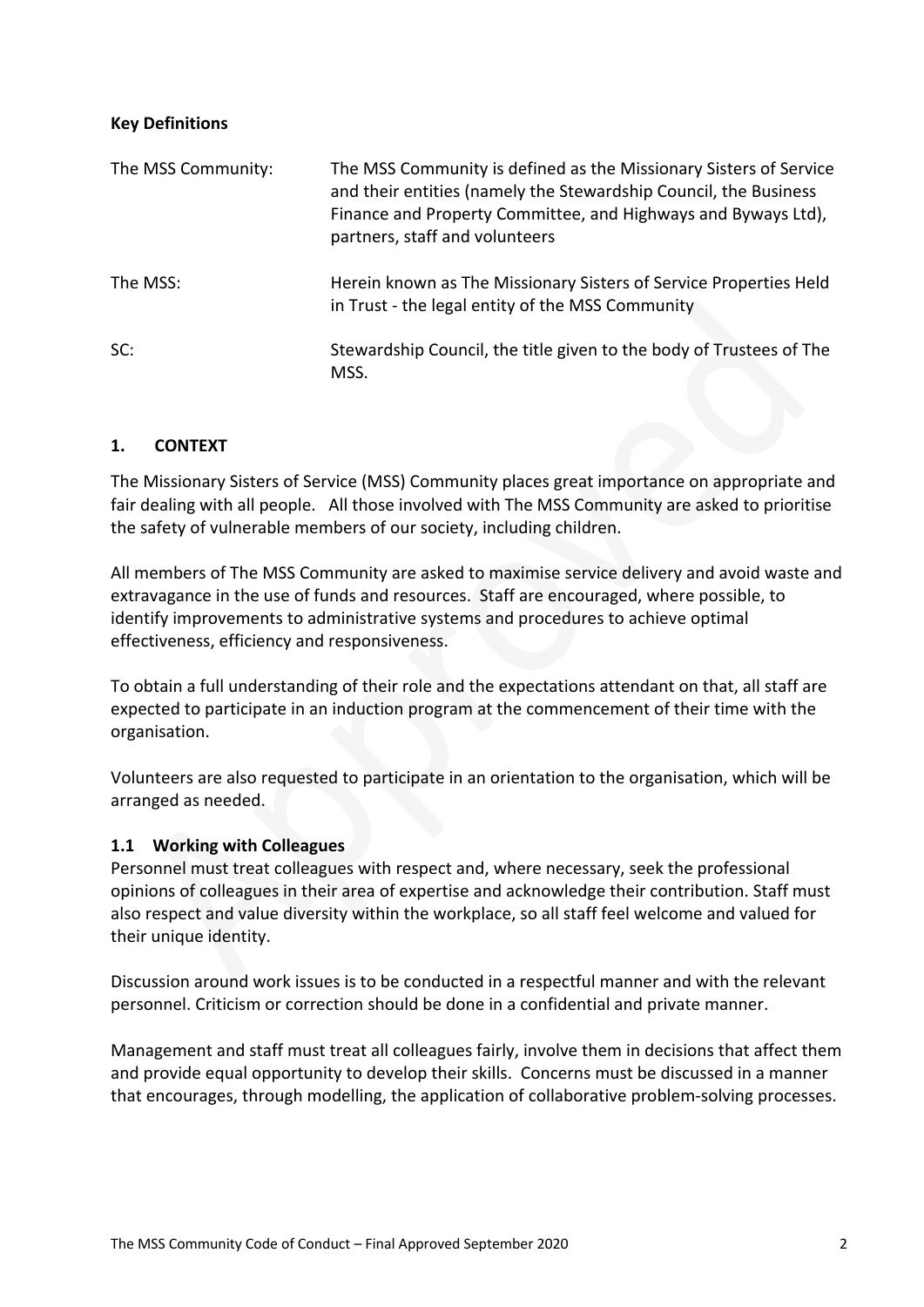# **1.2 Working with Children**

This document should be read in conjunction with *The MSS Community Safeguarding Policy* which exists to provide specific information in relation to the code of conduct expected by all members of the MSS Community.

## **Personnel must not:**

- exhibit behaviours with children which may be construed as unnecessarily physical (for example, inappropriate sitting on laps. Sitting on laps could be appropriate sometimes, for example, while reading a storybook to a small child in an open plan area)
- do things of a personal nature that a child can do for themselves, such as toileting or changing clothes
- engage in open discussions of a mature or adult nature in the presence of children (for example, personal social activities)
- use inappropriate language in the presence of children
- express personal views on cultures, race or sexuality in the presence of children
- discriminate against any child, including for reasons of culture, race, ethnicity or disability
- have contact with a child or their family outside an MSS Community event without the MSS Reporting Officer's knowledge and/or consent (for example, no babysitting). Accidental contact (that is, contact that is not pre-arranged), such as seeing people in the street, is appropriate.
- have any online contact with a child or their family (unless necessary, for example providing families with e-newsletters)
- ignore or disregard any suspected or disclosed child abuse.

By observing these standards, you acknowledge your responsibility to report immediately any breach of this code to the appropriate authority as outlined in *The MSS Safeguarding Policy.*

# **1.3 Working with Funding Bodies and Other Agencies**

All MSS Community personnel must, at all times, act in a professional manner towards funding bodies and other agencies with whom The MSS Community works.

## **1.4 General Expectations of Sisters, Employees, Contractors, Volunteers**

All personnel are expected to:

- Perform duties diligently, impartially and responsively, to the best of their ability
- Comply with directions given by a person delegated and authorised to do so
- Be aware of MSS Community Policies and Procedures relevant to their role and complete the Induction Program
- Be self-directed in personal and professional development and as requested, be actively involved in a supervision process
- Prioritise child safety in accordance with *The MSS Community Safeguarding Policy*
- Observe relevant occupational health and safety requirements and act to remove, or bring to the attention of their manager, any situation that is, or may be, a health or safety hazard
- Avoid activities outside working hours that diminish public confidence in The MSS Community or affect their ability to perform their duties.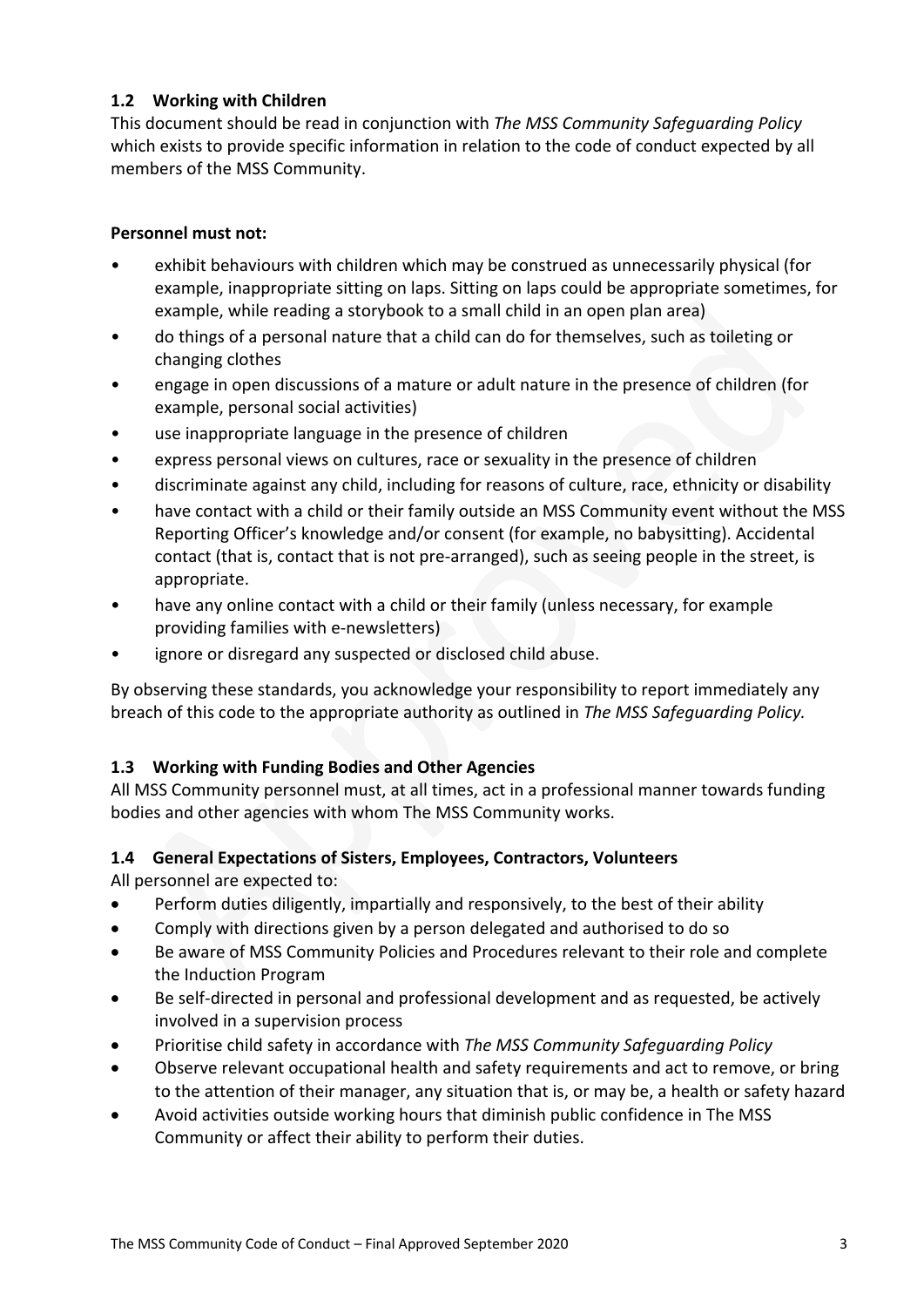# **1.5 Discrimination or Harassment**

The MSS Community will not tolerate any discrimination or harassment by any personnel against any other person in any situation related to the organisation.

# **1.6 Consumption of Alcohol or Illicit Drugs while at Work**

The consumption of alcohol or improper use of drugs or other substances must not adversely affect work performance or official conduct. On occasion, MSS Community Management may sanction or provide alcohol for approved functions. Illicit drugs are prohibited in the workplace and at MSS Community activities.

# **1.7 Understanding Unethical Conduct**

Unethical conduct will not be tolerated. Unethical conduct includes the violation of any law, regulation or rule covering MSS Community operations. It also includes conduct that might endanger the health and safety of others.

In particular, the following behaviours will not be tolerated and may result in dismissal:

- purchasing, supplying and/or using illicit drugs
- purchasing and/or supplying stolen property, or property that is reasonably suspected of being stolen,
- engaging in any form of sexual harassment towards staff or volunteers,
- assaulting any member of staff, volunteer or program participants,
- any financial misappropriation.

#### **1.8 Reporting Unethical Conduct**

The MSS Community is a values-based organisation. Our expectation is that all personnel will behave ethically. If anyone witnesses unethical conduct, they have an obligation, on behalf of the organisation, to report such conduct. The MSS Community does not tolerate taking of reprisals against those who come forward to disclose such conduct.

Personnel are encouraged to continue to raise appropriate matters at any time with their supervisor. As an alternative, they may make a disclosure of improper conduct or detrimental action by contacting the Complaints Officer.

Personnel must comply promptly with all lawful directions given by management. If there are grounds for complaint arising out of such directions, whether ethical or otherwise, they should discuss and attempt to resolve the matter with their supervisor. If still dissatisfied, they may lodge a personal grievance to have the matter resolved. They must continue to carry out any lawful directions given until the matter is resolved.

Personnel are protected against discrimination or victimisation for reporting unethical behaviour or wrongdoing, provided the claim is reasonable and the matter has been reported to an appropriate person. This may be the Congregation Leader/Stewardship Council member or supervisor.

If personnel have a complaint of sexual harassment or discrimination, they may approach the nominated contact person as detailed in The *MSS Community Equal Employment Opportunity and Anti-Discrimination Policy.*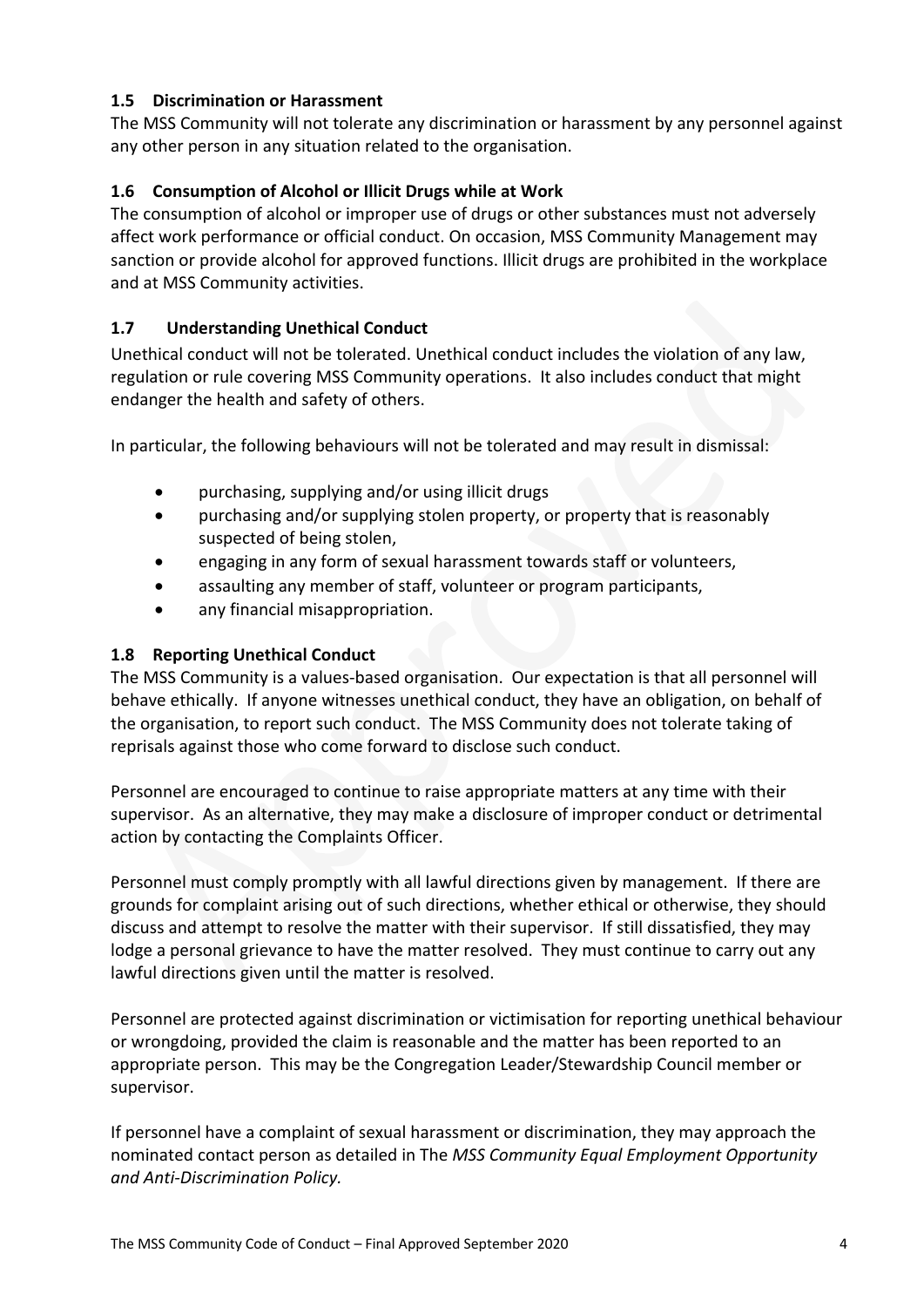In relation to the reporting of unethical conduct as it pertains to the safety of children and adults at risk, The MSS Community may direct their concern to the Reporting Officer and refer to *The MSS Community Safeguarding Policy*.

If a complaint is found to be vexatious or malicious, legal or other appropriate action may be taken against the complainant.

# **1.9 Criminal Offences**

All personnel will be required to undergo a Police Check and/or Working with Children Check prior to commencement of engagement in any MSS Community ministry or workplace.

If staff are charged with any criminal offence, they must immediately advise their supervisor and/or the Congregational Leader.

# **1.10 Official Resources**

App personnel must use only the facilities and other resources of the organisation to carry out the functions of the organisation and must maintain them properly. This includes appropriate use of the internet and e-mail on systems provided by The MSS Community and any social media platforms which are accessed through the organisation's internet connection

The MSS Community retains the copyright of work produced by staff during employment unless the Congregational Leader grants specific approval by prior arrangement.

# **2. USE AND RELEASE OF INFORMATION**

## **2.1 Public Comments**

Public comment includes public speaking engagements, comments on radio, television and any social media platforms, expressing views in letters to the newspapers or in books, journals or notices where it might be expected that the publication or circulation of the comment will spread to the community at large.

Comments made on behalf of The MSS Community should be authorised by the Congregational Leader or delegated authority. Individuals should refrain from public comment that is critical of the MSS Community operation or management.

Personnel must obtain prior approval from the Congregational Leader or delegated authority before addressing or chairing seminars organised by professional conference organisers where the invitation is based upon their position in the organisation. Any fee received for any seminar participation in their professional capacity will be paid to The MSS Community unless specifically exempted in writing from this requirement by the Congregational Leader.

# **2.2 Official Information**

All information concerning participants, parents, carers and other service providers disclosed in the course of service delivery is confidential and cannot be disclosed to any third party, except where:

• with the participant's written permission (or where the participant cannot give permission, the permission of the appropriate carer), referrals are to be made and other professional consultation is sought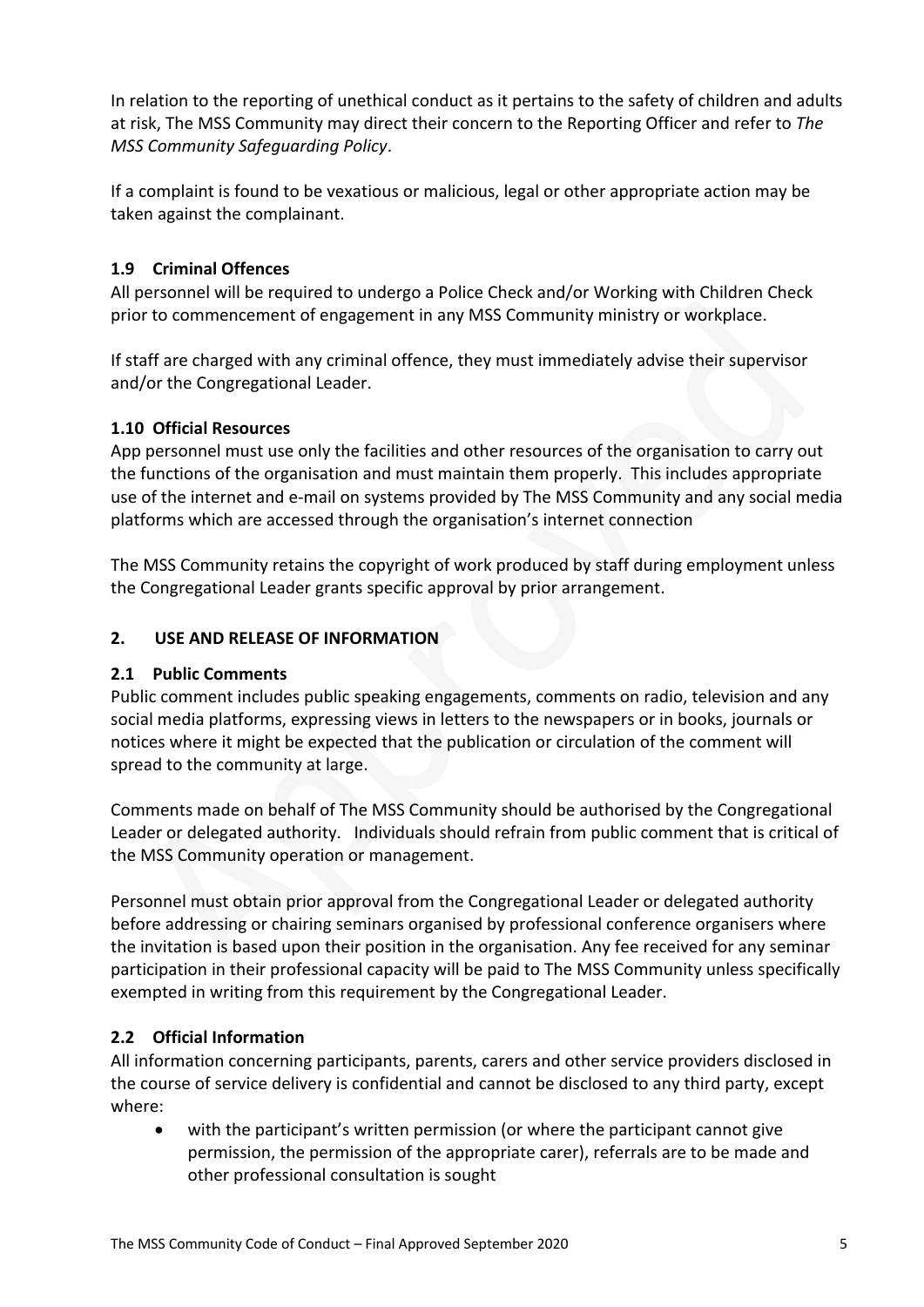- failure to disclose information would breach the terms of the worker's employment (such exception must be notified to the participant)
- there is a statutory requirement or court order (e.g. threat of harm to self or another and crimes against children).

Confidential information may only be used for proper purposes in delivery of MSS Community services. Within the organisation, it should only be disclosed to colleagues on a need-to-know basis.

Personnel must act and advise with honesty and integrity in all aspects of their duties. If it is believed that an aspect of The MSS Community policy or administration may have unforeseen consequences or otherwise requires review, personnel should bring the concern to the attention of their supervisor or the Congregational Leader**.**

# **3. CONFLICT OF INTEREST**

Personnel must disclose potential conflicts of interest to management when dealing in the course of official duties with relatives, close friends or business acquaintances. In particular, they should be aware of conflicts that could arise on committees or boards of management of other organisations whose operations compete or overlap with those of the MSS Community.

In exercising any financial delegation, it is imperative that personnel can demonstrate that they placed the organisation's interest before their own. Where those interests are, or appear to be, in conflict, they should notify the Congregation Leader or delegated authorised person prior to discharging their financial delegation.

It is not possible to define all potential areas of conflict of interest. If in doubt as to whether a conflict exists, personnel should raise the issue with their supervisor or the Congregational Leader.

Personnel must not use their position to obtain a private benefit for themselves or for someone else. Family or other personal or working relationships should not improperly influence their decisions.

## **4. FINANCIAL PROBITY AND ACCOUNTABILITY**

Personnel have an obligation to ensure they are financially responsible in the execution of their responsibilities. All personnel need to ensure that in all financial matters there is full accountability and responsibility in spending.

Personnel who have specific financial responsibilities must observe the relevant legislative and regulatory requirements and be familiar with and adhere to MSS Community policies.

## **4.1 Assets – Physical and Intellectual**

Personnel may only use the facilities and other resources of The MSS Community to carry out the functions of the organisation. It is an expectation that all assets will be cared for and maintained properly.